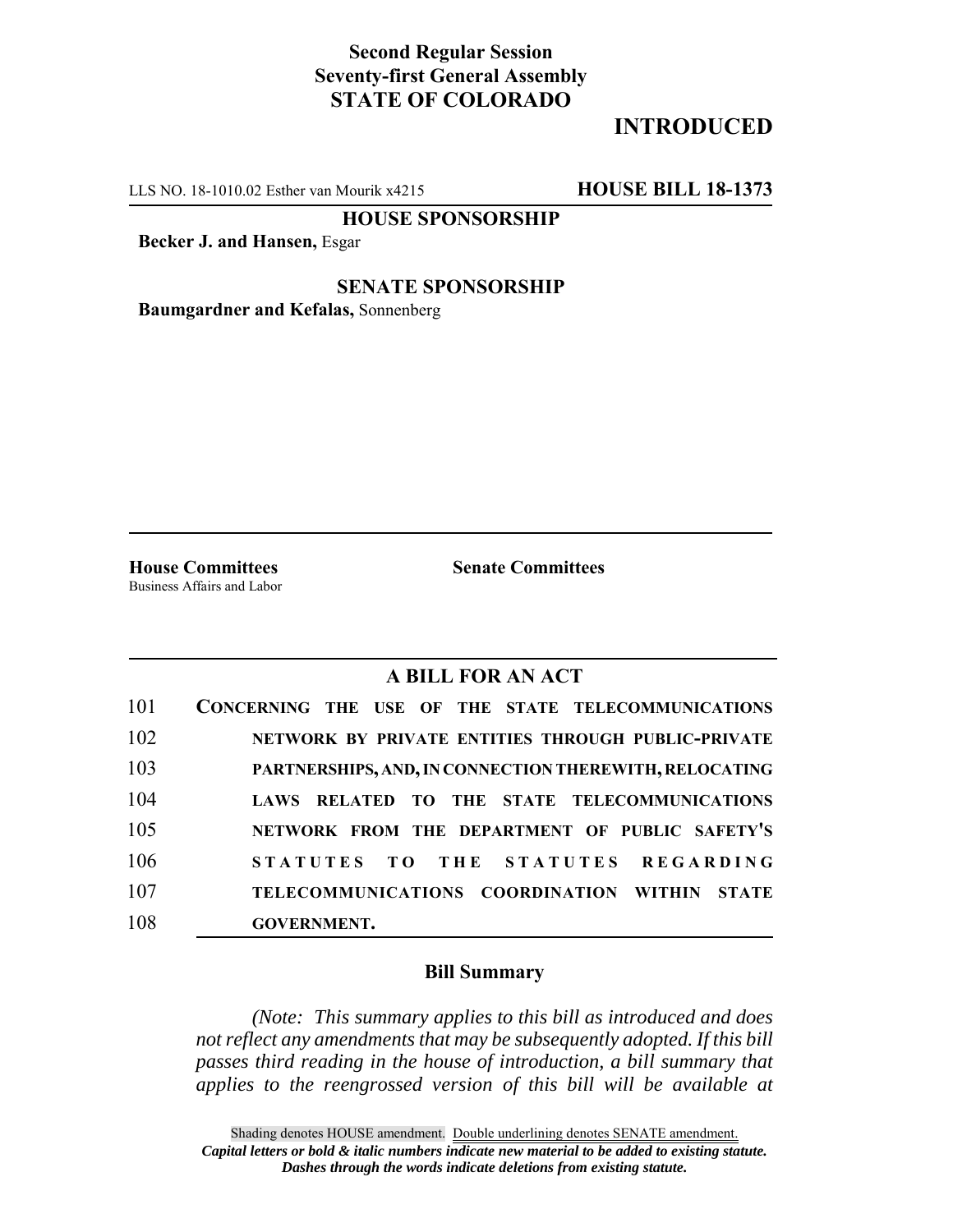### *http://leg.colorado.gov/.)*

**Capital Development Committee.** The bill authorizes private entities to use the state telecommunications network through public-private partnerships considered, evaluated, and accepted by the chief information officer and relocates laws related to the state telecommunications network from the department of public safety's statutes to the statutes regarding telecommunications coordination within state government. The bill also specifies that any lease revenues from public-private partnerships must be credited 75% to the public safety communications trust fund for improvements to the state telecommunications network and 25% to the public school capital construction assistance fund for technology grants.

1 *Be it enacted by the General Assembly of the State of Colorado:*

2 **SECTION 1. Legislative declaration.** (1) The general assembly 3 hereby finds and declares that:

4 (a) By almost any measure, the thousands of public safety 5 communications networks in the United States today are inadequate;

 (b) The most discussed problem is the lack of interoperability, which means that in many places emergency workers such as police and firefighters have incompatible communications systems that prevent them from interacting with one another;

 (c) Current public safety infrastructure is also unnecessarily expensive because all these independent and overlapping networks require an order of magnitude more towers than would otherwise be needed; and

14 (d) There is an opportunity to approach these problems by 15 considering public-private partnerships, which the general assembly 16 encourages the department of public safety to study and contemplate.

17 **SECTION 2.** In Colorado Revised Statutes, **amend with** 18 **amended and relocated provisions** 24-37.5-501 as follows: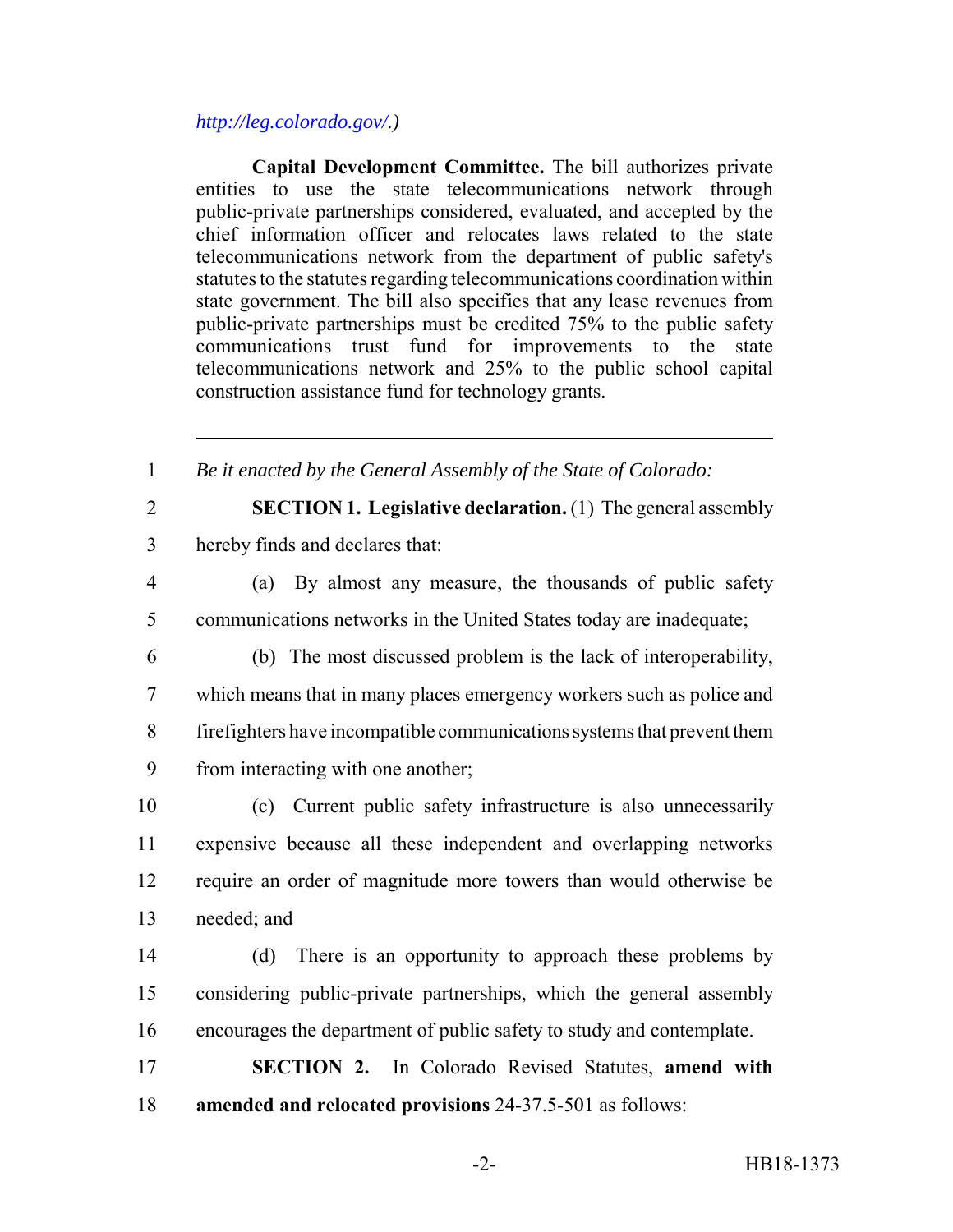**24-37.5-501. Powers, duties, and functions concerning telecommunications.** (1) **[Formerly 24-33.5-223 (1)]** In order to more efficiently support the efforts of state departments, state institutions, state agencies, and law enforcement and public safety political subdivisions, and to better serve the public, there is authorized to be established a state telecommunications network, the construction, maintenance, and 7 management of which shall be under the supervision of the state 8 telecommunications director CHIEF INFORMATION OFFICER, IN CONSULTATION WITH THE CHIEF OF THE COLORADO STATE PATROL.

 (2) The chief information officer shall appoint assistants, clerical staff, and other personnel as may be necessary to discharge the duties and responsibilities set forth by this part 5.

 **SECTION 3.** In Colorado Revised Statutes, 24-37.5-502, **add with amended and relocated provisions** (4.5) as follows:

 **24-37.5-502. Duties and responsibilities.** (4.5) **[Formerly 24-33.5-223 (2)]** (a) The state telecommunications director CHIEF 17 INFORMATION OFFICER is authorized, SUBJECT TO THE BUDGET REQUEST REQUIREMENTS SET FORTH IN SECTIONS 2-3-208 AND 24-37-304 (1)(c.3) AND subject to appropriation by the general assembly, to purchase or lease any real estate, buildings, and property necessary to the operation or development of the telecommunications network, and to use any available facilities and telecommunications equipment of any state agency or institution, and, if necessary, to provide for the construction of the network.

 (b) The facilities of the network shall be made available for the use of:

(I) State departments, state institutions, state agencies, and law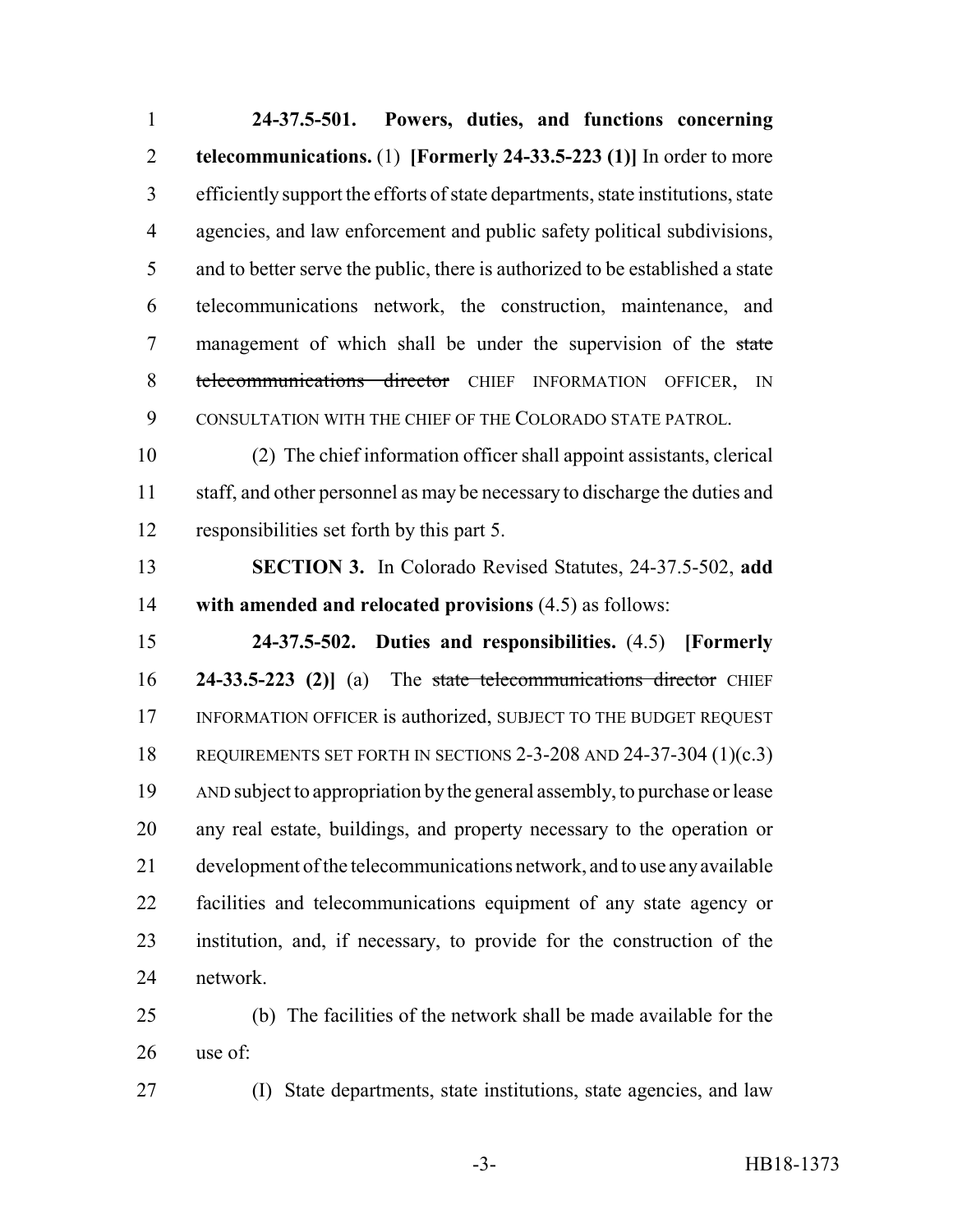enforcement and public safety political subdivisions of the state;

 (II) Other local, state, and federal governmental entities or public safety-related nonprofit organizations that directly support any agency 4 described in subparagraph  $(H)$  of this paragraph  $(b)$  SUBSECTION  $(4.5)(b)(I)$ OF THIS SECTION and that:

 (A) May be requested to support the purposes expressed in section 7 24-37.5-502 (1)(c) and (1)(e) SUBSECTION (1)(c) AND (1)(e) OF THIS SECTION and aggregate telecommunications service requirements of any public office described in section 24-32-3001 (1)(h); or

 (B) Make donations, grants, bequests, and other contributions to the public safety communications trust fund pursuant to section 24-37.5-506 (2)(b); OR

 (III) (A) PRIVATE ENTITIES THROUGH PUBLIC-PRIVATE PARTNERSHIPS CONSIDERED, EVALUATED, AND ACCEPTED BY THE CHIEF INFORMATION OFFICER; EXCEPT THAT ANY NEGOTIATED LEASE RATES MUST BE BASED ON LOCAL MARKET-BASED LEASE RATES IN THE AREA.

 (B) LEASE REVENUES FROM PUBLIC-PRIVATE PARTNERSHIPS ENTERED INTO PURSUANT TO SUBSECTION (4.5)(b)(III)(A) OF THIS SECTION MUST BE CREDITED AS FOLLOWS: SEVENTY-FIVE PERCENT TO THE PUBLIC SAFETY COMMUNICATIONS TRUST FUND FOR IMPROVEMENTS TO THE STATE TELECOMMUNICATIONS NETWORK AND TWENTY-FIVE PERCENT TO THE 22 PUBLIC SCHOOL CAPITAL CONSTRUCTION ASSISTANCE FUND CREATED IN SECTION 22-43.7-104 FOR TECHNOLOGY GRANTS ALLOWED IN SECTION 22-43.7-109 (13).

 (c) Nothing in this section shall be construed to allow the state telecommunications director to purchase or lease any real estate, 27 buildings, and property necessary to the operation or development of a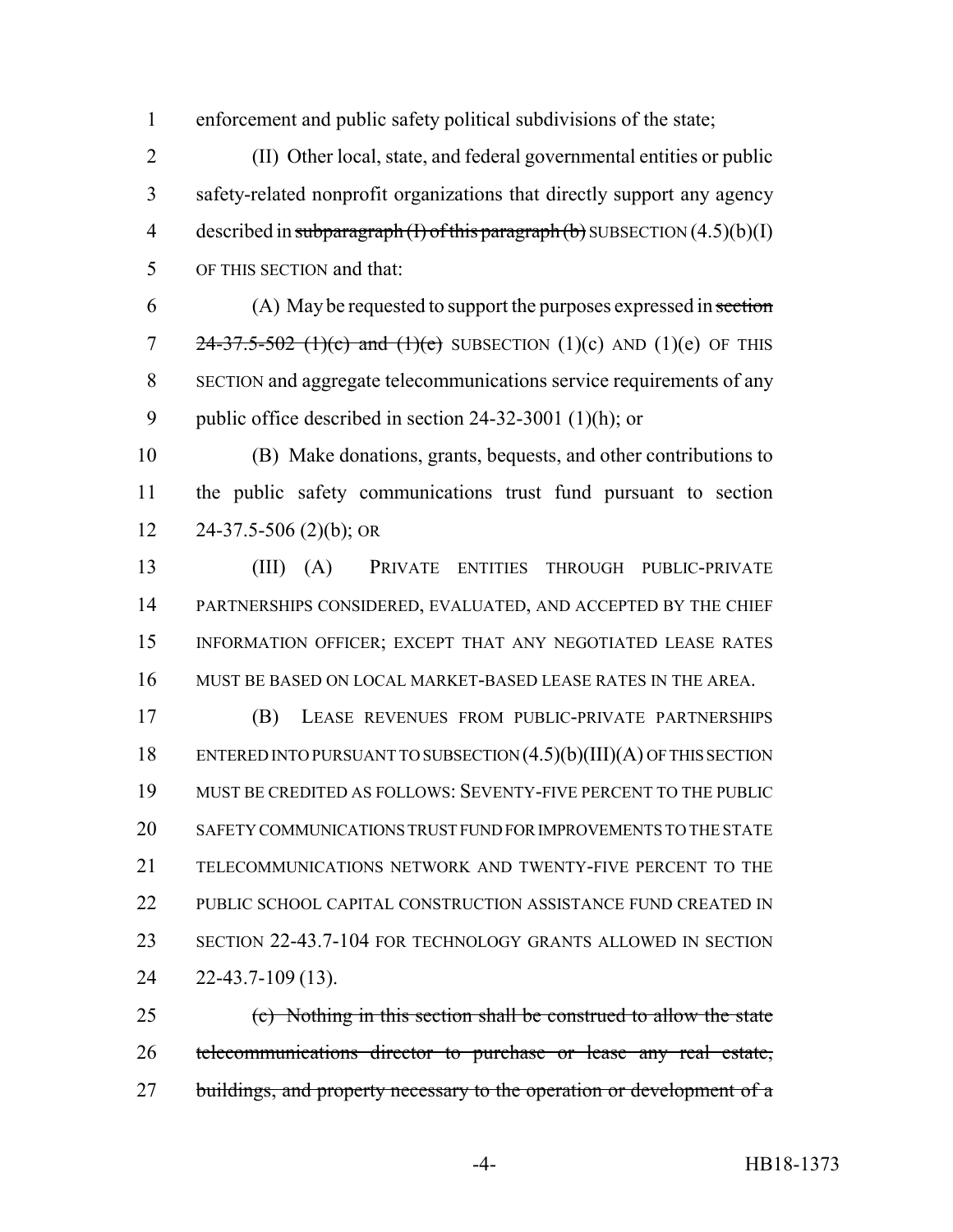telecommunications network for other than state departments, state 2 institutions, state agencies, law enforcement and public safety political subdivisions, and the entities described in subparagraph (II) of paragraph (b) of this subsection (2), nor to allow for the resale and sharing of services.

 **SECTION 4.** In Colorado Revised Statutes, 24-37.5-505, **add with amended and relocated provisions** (3) as follows:

 **24-37.5-505. Service charges - pricing policy.** (3) **[Formerly 24-33.5-223 (3)]** All expenses of dispatchers and other necessary 10 employees used in connection with the operation of the law enforcement 11 radio system within the state telecommunications network shall be paid 12 by The chief of the Colorado state patrol SHALL PAY ALL EXPENSES OF DISPATCHERS AND OTHER NECESSARY EMPLOYEES USED IN CONNECTION WITH THE OPERATION OF THE LAW ENFORCEMENT RADIO SYSTEM WITHIN THE STATE TELECOMMUNICATIONS NETWORK in the same manner as expenses of other employees of said patrol are paid.

 **SECTION 5. Repeal of relocated provisions in this act.** In Colorado Revised Statutes, **repeal** 24-33.5-223.

 **SECTION 6.** In Colorado Revised Statutes, 43-1-1202, **amend**  $20 \quad (1)(a)(IV)$  as follows:

 **43-1-1202. Department powers - definition.** (1) Notwithstanding any other law, the department may:

 (a) Solicit and consider proposals, enter into agreements, grant benefits, and accept contributions for public-private initiatives pursuant to this part 12 concerning any of the following:

 (IV) (A) Promotion of private investment in traffic operations centers, use of telecommunications, use of telecommuting to reduce